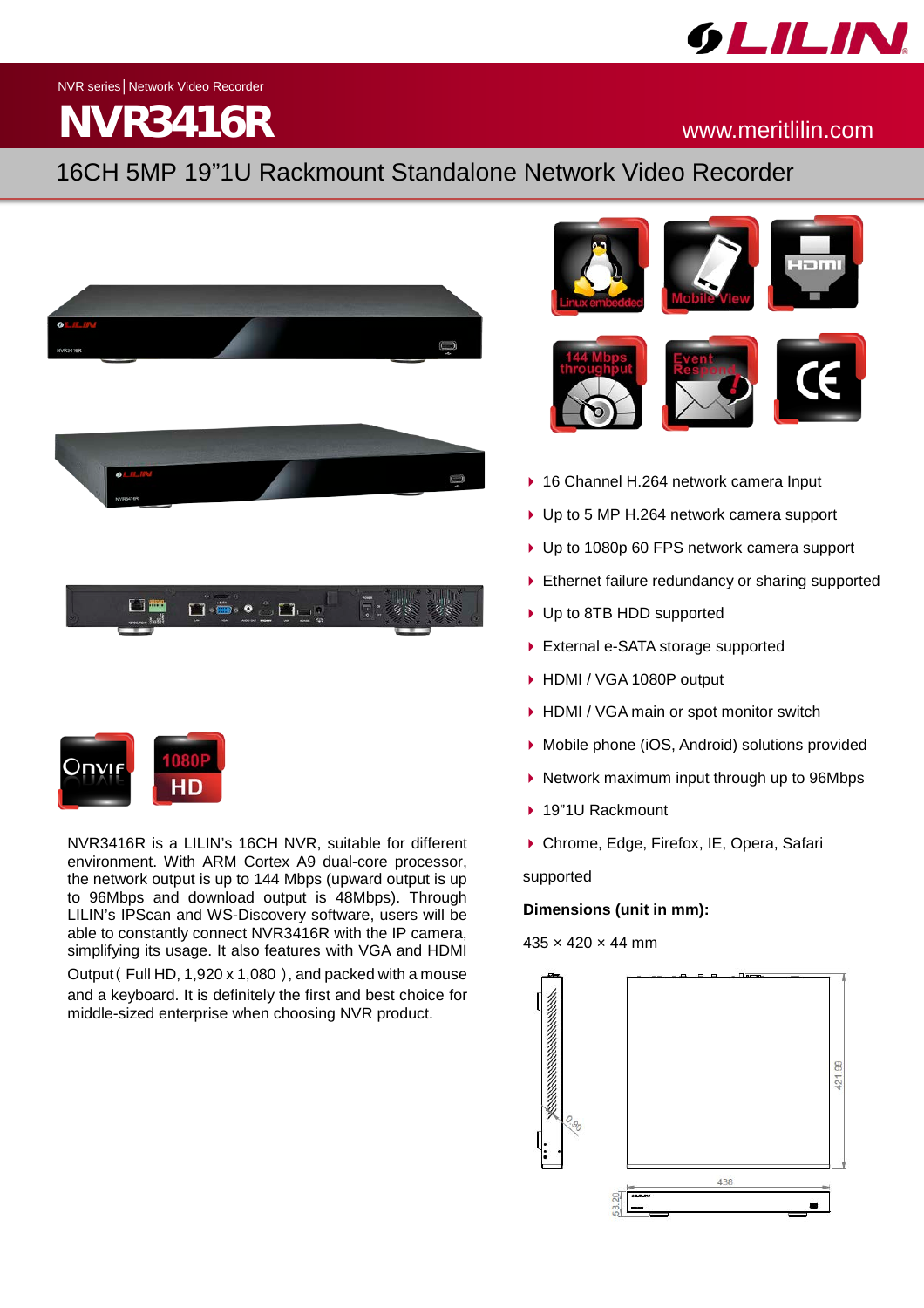## Product Features NVR3416R

## **Adapted to ONVIF-compliant IP cameras <br>P2P**

NVR3416R is an easy-toinstall Linux based standalone HD solution for recording ONVIF compatible cameras

**TIVIF** 

## **Instant Notifications Email Notification**

When an event occurs and the alarm recording is enabled, an alarm icon will be shown instantly on the monitored display



### **Timeline-based Search <b>Plug-n-play Device Plug-n-play Device**

Search can be performed to available recorded videos on the basis of channel number, recording type and timeline of the event.



## **Streams and Records up to 16 IP Cameras <b>Remote Viewing Remote Viewing**

Remote monitoring in NVR3416 allows you to check the live feeds from all surveillance cameras at any time, making sure your property and staff are safe and well protected.



### **PTZ (Pan-Tilt-Zoom) Control HTML5**

You can adjust the PTZ (Pan-Tilt-Zoom) functions of supported cameras directly on the NVR User Interface, which greatly enhances the convenience in remote monitoring.



P2P is an easy-to-use service that allows users to access a LILIN NVR by simply scanning a QR code with your smartphone camera. With P2P, you will no longer set up port forwarding in the router, and the use of a P2P driver enables you to access two-way audio, video playback, IO control, and even PTZ control.



LILIN NVR can send email notification with JPEG snapshots as an attachment to one or more recipients in case of any event.



An automated installation wizard, *IPScan* and *WS Discovery*, can locate all the cameras on the network and import a preview picture of each channel to help with identification.

With *LILINViewer*, remote viewing from handheld devices is fully enabled, with iOS and Android compatibility. The application provides security alarm push notification, real-time live viewing, and remote video playback.



Now all LILIN NVRs embrace the latest HTML5 technology. HTML5 protocols do no longer require ActiveX plugins for QuickTime or Java videos. What's more, you will never be restricted by limited browsers such as Safari, Chrome, and Firefox in both PC, iOS, and Android.